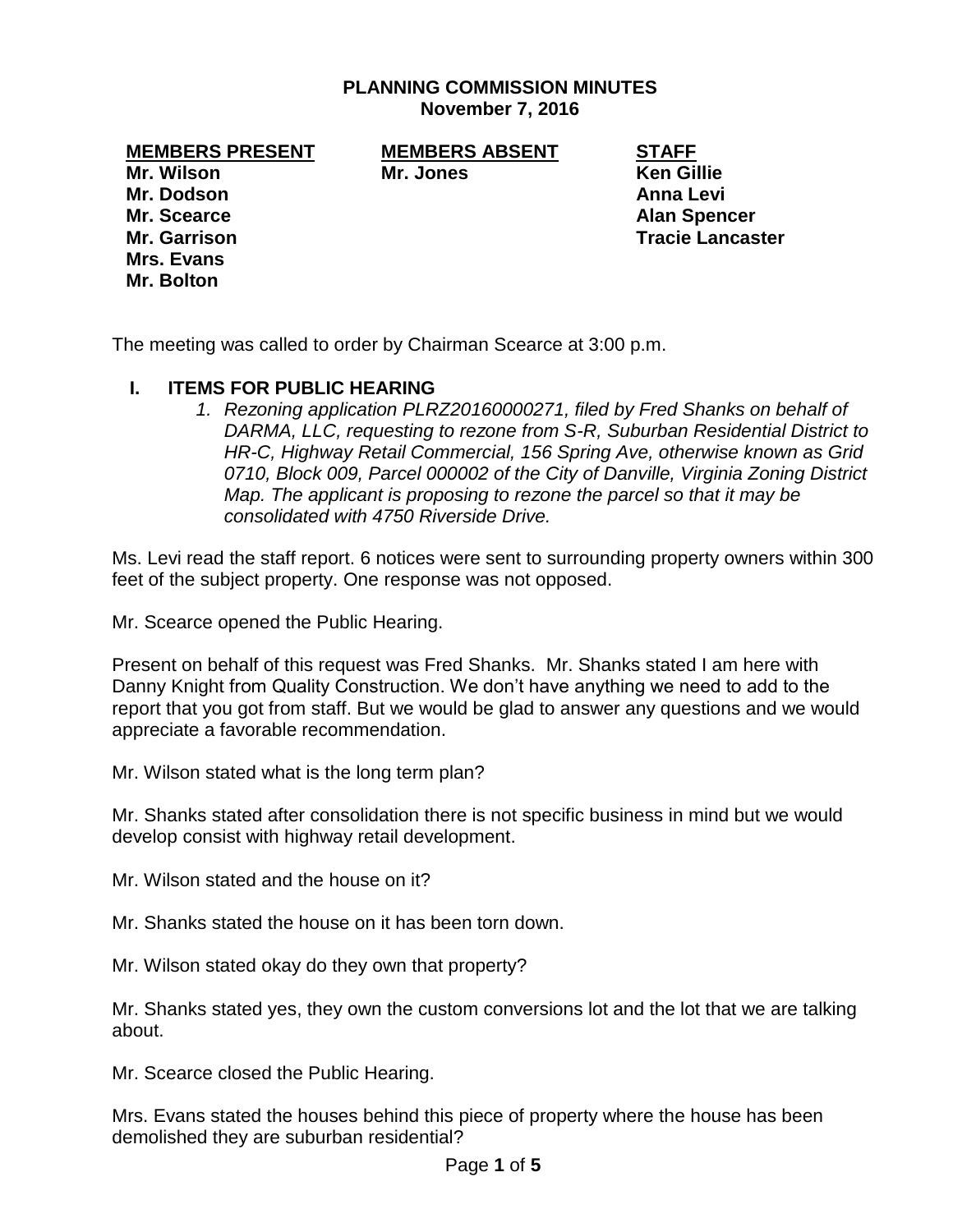Mr. Gillie stated yes.

Mrs. Evans stated they will remain as such? No concerns have been expressed?

Mr. Gillie stated no.

### **Mr. Wilson made a motion to approve** *PLRZ20160000271* **as submitted. Mr. Garrison seconded the motion. The motion was approved by a 6-0 vote.**

*2. Special Use Permit application PLSUP20160000272, filed by NPNS Inc., requesting a Special Use Permit for ancillary vehicle service repair and short term vehicle storage in accordance with Article 3:M, Section C, Item 18 of the Code of the City of Danville, Virginia 1986, as amended at 1525 South Boston Rd and a portion of Parcel ID #76418, otherwise known as Grid 3716, Block 001, Parcel 000003 and Grid 3720, Block 001, Parcel 000002, respectfully, of the City of Danville, Virginia Zoning District Map. The applicant is proposing to operate a towing business with ancillary vehicle repairs and temporary vehicle storage.* 

Ms. Levi read the staff report. 4 notices were sent to surrounding property owners within 300 feet of the subject property. One response was not opposed.

Present on behalf of this request was the applicant, Nick Sapounakes. Mr. Sapounakes stated I am here to answer any questions if you have any.

Mr. Wilson stated there is a lot of attention in the report toward vehicle storage and placement. Are you agreeable to the conditions that have been laid out here?

Mr. Sapounakes I would like to ask Ken a question if I could. They mentioned a wooden fence?

Mr. Gillie stated yeah a wooden fence I'm sorry. We took the conditions from your previous facility and transferred them over. He had proposed doing a chain linked fence with slats inside the fence. Staff is not opposed to that. The trees that we are proposing to plant on the outside and do an adequate job after the slats are in place. His existing place on Carolyn Court abutted Central Blvd and when we did those conditions we proposed a wooden fence. The trees actually took care of that and we didn't need the wooden fence at the time. So I am not opposed to going with a chain linked fence with slats in it.

Mr. Scearce stated that will certainly last longer too.

Mr. Gillie stated yeah and again I'm sorry when we took the old conditions I forgot about that part.

Mr. Sapounakes stated Mr. Wilson I will be glad to answer your question.

Mr. Wilson stated so a chain linked fence with the slats is more of a likely hood then what we have here a wooden fence?

Mr. Sapounakes stated yes sir.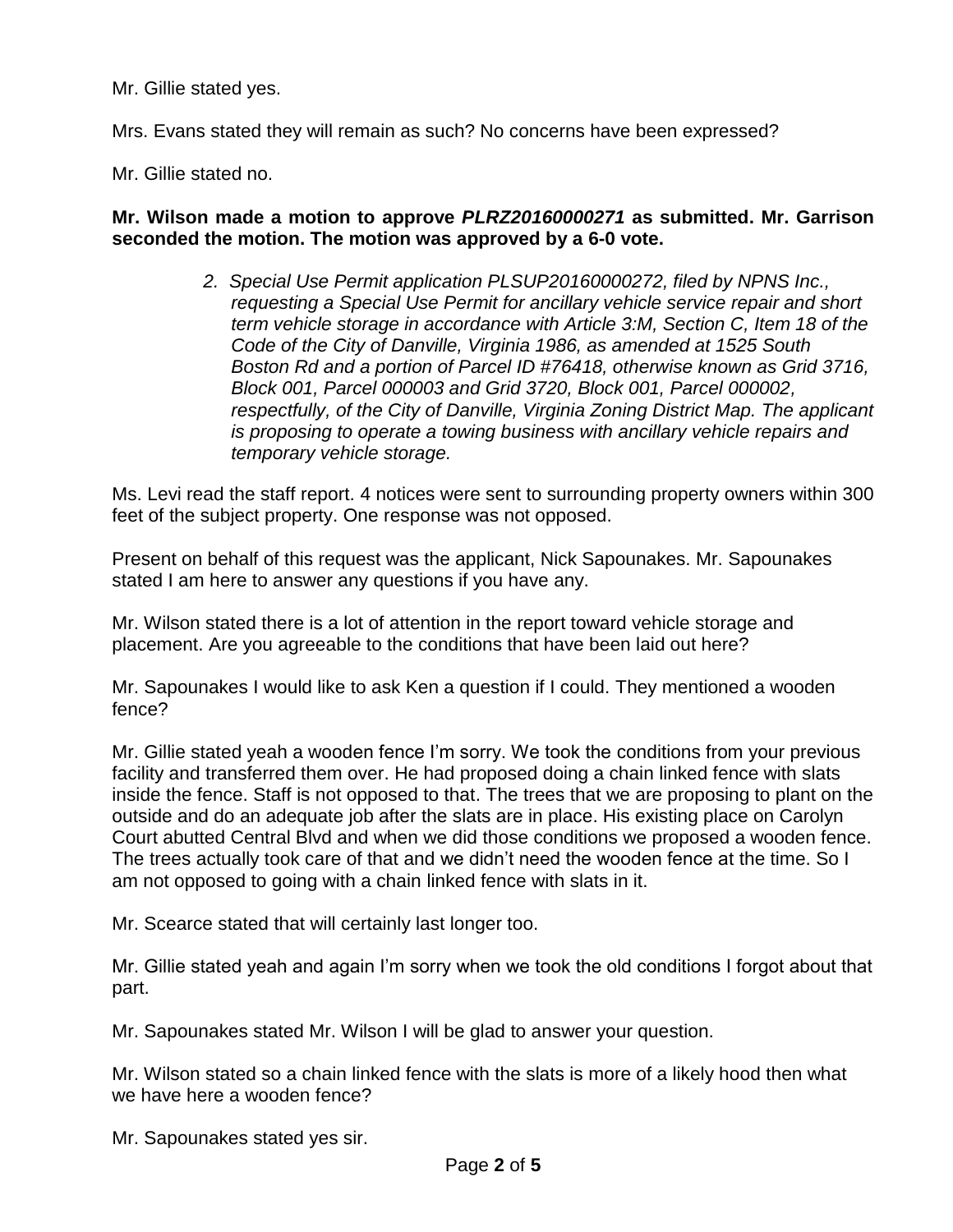Mr. Wilson stated you're okay with the Cypress trees growing there?

Mr. Sapounakes stated yes sir.

Mr. Wilson stated what part of that property do you see you placing the vehicles? Is it right up close to the road?

Mr. Sapounakes stated looking at the position of the building it would be to the right and the fence would enclose the whole storage facility.

Mr. Wilson stated is the storage facility closer to the building that is sitting there now or up closer to South Boston Road?

Mr. Sapounakes stated it would be to the eastern side of the property.

Mr. Gillie stated if you will notice you're drawing there is a small squared in area that he is proposing to keep the cars. If you look at the drawing up on the screen you will see the small darkened area that is the addition part of the Woodall property that he is looking to use.

Mr. Wilson stated so in that little squared area to the right of the building is what you're talking about?

Mr. Gillie stated yeah the squared area to the right of the building and then the additional rectangular piece of property to the east. It goes onto two properties and that is why there is the separate parcel. So it will expand and cover the entire area to the east of the building and then that little sliver that is on the highlighted portion.

Mr. Wilson stated so not really a lot of activity up close to the road?

Mr. Gillie stated no not up close the 58 or anything else.

Mr. Wilson stated on the approval of this the expansion to the road would be allowed though or would they have to come back for that?

Mr. Gillie stated we feel like he would have to come back because we have adjacent to the eastern property line and we have the map actually designating the area. If we want to limit it to 200 or 300 hundred feet we could. How much of the Woodall property are you proposing to use?

Mr. Sapounakes stated it's like 40 feet that already has grass on it.

Mr. Gillie stated if we want to put a limit of 100 feet on the Woodall property that will give you a little bit of wiggle room.

Mr. Sapounakes stated Yes sir.

Mr. Gillie stated staff is not opposed to putting a limitation on an additional hundred feet we can measure the distance of it and list that out. That would prohibit it from coming out to 58 if that is a concern.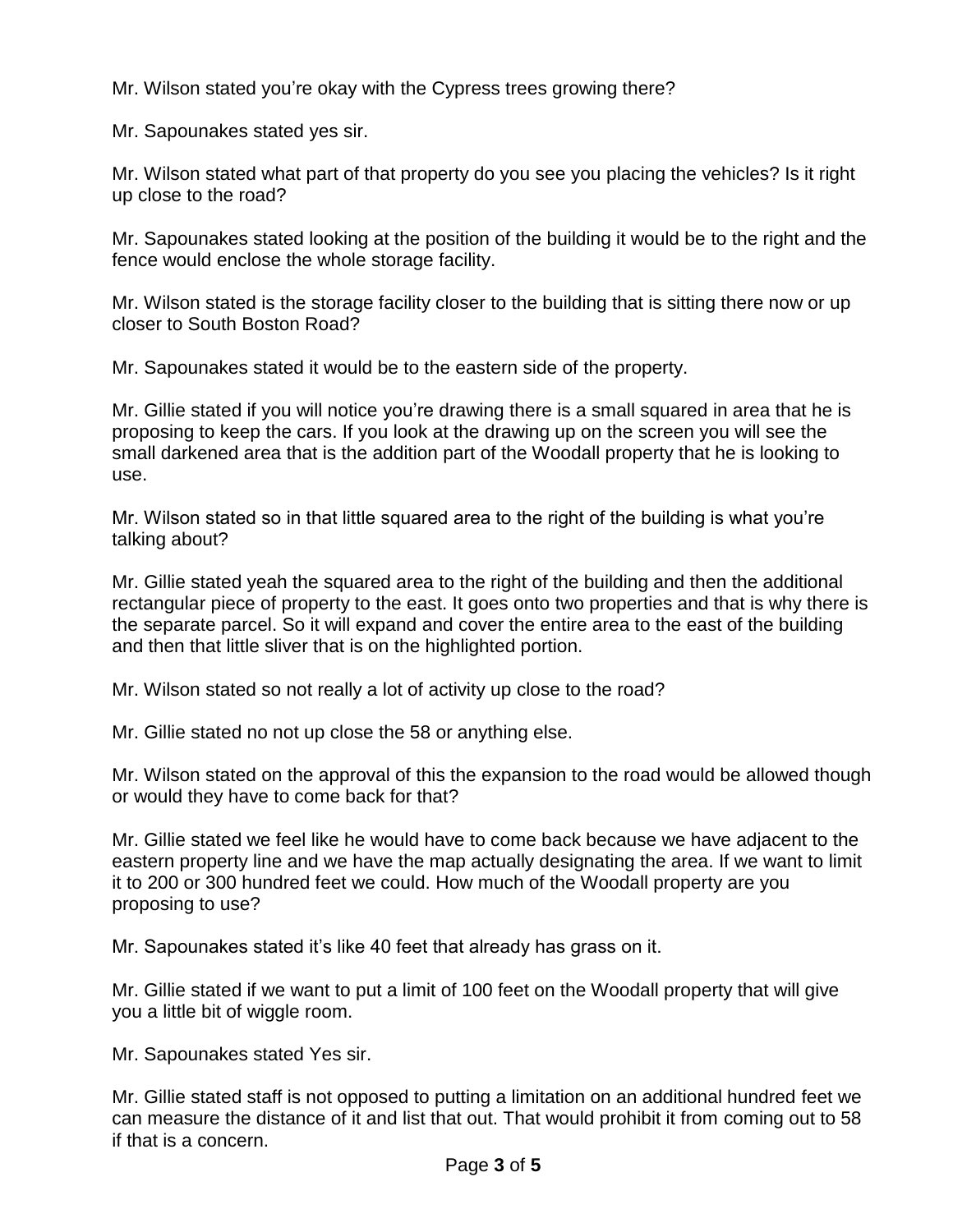Mr. Wilson stated well with this particular business that is not a concern of mine. I just wanted to kind of place all of this activity on the map. It's a rather large area there. It still looks like it's more to the back of the property.

Mr. Sapounakes stated it is.

Mr. Wilson stated I don't have any more questions.

Mrs. Evans stated I have a question. It says you can't store vehicles more than thirty days. Currently where you are do you move vehicles after thirty days?

Mr. Sapounakes stated oh yes. I store vehicles inoperable vehicles for the City, Public Works, and stolen vehicles for the Police Department. I have all of the towing contracts for the City vehicles but most of the time they go down to the City garage or they go down to a repair facility out of town or where ever they need to go we take them. The inoperable vehicles are gone within thirty days.

Mr. Garrison stated this is essentially the same business plan that you have now that is right in the middle of the City is that correct?

Mr. Sapounakes stated that is correct the property that I am at now was sold out from under me.

Mr. Garrison stated but that is right in the middle of the City with two major streets at each side of you.

Mr. Sapounakes stated the last time I came before the Planning Commission was 1994 on the piece of property that I am on now. He was real stringent in what he required. The woman that was here before you came was Mrs. Parks. The only difference in this and the current parcel is at the current facility she wanted red tips planted and I planted them and they all died. So we had to take them up and put Leyland Cypress and they grew pretty quick.

Mr. Gillie stated you will notice that we put in there Leyland Cypress or additional shrub we were just notified that Leyland Cypress maybe having an issue in this area. We were told about a different plant called Arborvitae I believe is what it is. So we have the wording in there for another type just to let you know that might not be true Leyland Cypress that go inside there because of the problem that they have been having. We will work with them on finding a plant that will survive. The red tips died rather quickly last time we don't want that to happen again.

Mr. Bolton stated it doesn't sound like it needs to be done but if you did need to monitor it for the thirty days who does that? How would you even know if the vehicles were there thirty days?

Mr. Gillie stated we have once or twice monitored it in the past when we received a complaint. We found that the vehicles were turning over. The Police Department does one through their towing regulations. Also, Public Works does it because they put mechanics liens and others things on the property. So there are a couple of different ways to monitor it. I myself years and years ago got a complaint and Nick and I went out and walked the site